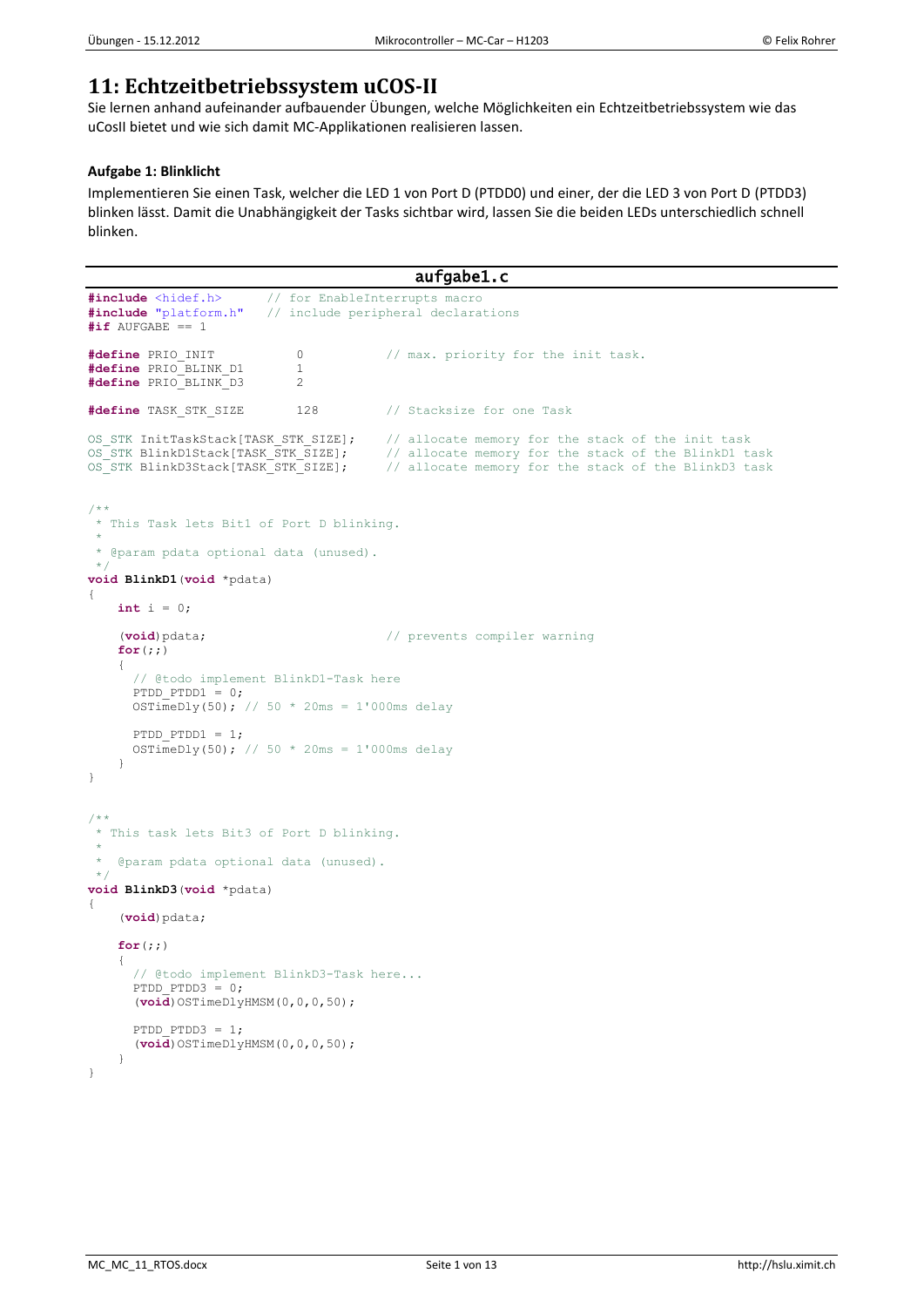```
/**
* Timer etc. initialisieren...
*
* @param pdata Optionale Daten für den Task beim Start.
* /
void InitTask(void* pdata)
{
   PTDDD PTDDD1 = 1; // Output
PTDDD PTDDD3 = 1; // Output
PTDD PTDD1 = 0; // Enable LED
PTDD PTDD3 = 0; // Enable LED
// PTDD = 0xFF; // alle LED Off
 // PTDDD = 0xFF; // set Output
    (void)pdata; 
   OSTimerInit(); \frac{1}{2} // start timer (RTI)
 (void)OSTaskCreate(BlinkD1, (void*)0, &BlinkD1Stack[TASK_STK_SIZE-1], PRIO_BLINK_D1);
 (void)OSTaskCreate(BlinkD3, (void*)0, &BlinkD3Stack[TASK_STK_SIZE-1], PRIO_BLINK_D3);
     (void)OSTaskDel(OS_PRIO_SELF); // destroy the init task.
}
/**
* main program
 * 
 * This function has the following tasks:
 * - init system clock
 * - init operating system
 * - create the first (init-) task
 * - start the os
 \starvoid main(void) 
{
   OSInit(); \frac{1}{2} // initialize the operating system
    // create the init task
    (void)OSTaskCreate(InitTask, (void*)0, &InitTaskStack[TASK_STK_SIZE-1], PRIO_INIT); 
   OSStart(); \frac{1}{2} // start the operating system
}
#endif
```
MC\_MC\_11\_RTOS.docx Seite 2 von 13 http://hslu.ximit.ch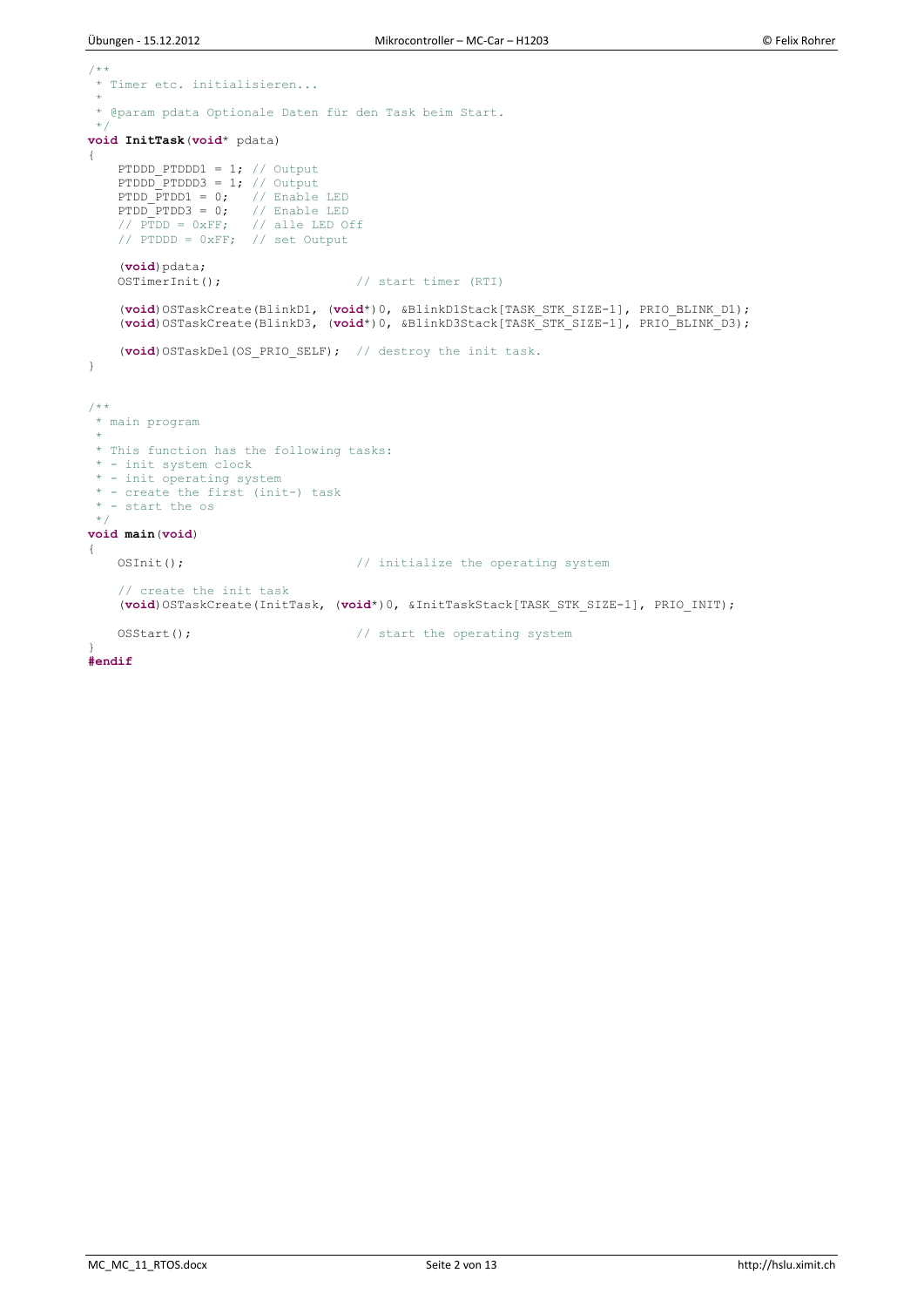## **Aufgabe 2: Zwei parallele Lauflichter**

In dieser Aufgabe geht es darum, zwei unabhängige Lauflichter zu implementieren. Sobald ein Lauflicht seine

- Randstelle erreicht, soll es die Richtung wechseln. Beachten Sie dazu, ausgehend von Aufgabe 1, folgendes:
- Verwenden Sie für das erste Lauflicht die LEDs PTDD0..3 und für das zweite Lauflicht die LEDs PTDD4..7
- In einem ersten Schritt wird die Schrittgeschwindigkeit als fixer Wert implementiert.
- Implementieren Sie das Multitasking-Programm mit Hilfe von 3 Tasks. Einen Task für die Initialisierung, sowie je einen Task für die Lauflichter.
- Testen Sie das Programm
- Implementieren Sie mit Hilfe eines weiteren Tasks die Geschwindigkeitsregelung mit Eingabe via den Potentiometern auf dem L-Print. PTB6 stellt die Geschwindigkeit für das linke Lauflicht (PTDD4..7) und PTB7 für das rechte Lauflicht (PTDD0..3) ein.

```
aufgabe2.c 
#include <hidef.h> // for EnableInterrupts macro<br>#include "platform.h" // include peripheral declara
                              \frac{1}{4} include peripheral declarations
#if AUFGABE == 2
#define PRIO_INIT 0 		 // max. priority for the init task.<br>#define PRIO_ADC 		 1
#define PRIO_ADC 1
#define PRIO_LAUFL_1 2
#define PRIO_LAUFL_2 3
#define TASK_STK_SIZE 128 // Stacksize for one Task
OS_STK InitTaskStack[TASK_STK_SIZE]; // allocate memory for the stack of the init task<br>OS_STK_ADCStack[TASK_STK_SIZE]; // allocate memory for the stack of the BlinkD1_t
OS_STK ADCStack[TASK_STK_SIZE]; // allocate memory for the stack of the BlinkD1 task<br>OS_STK_LAUFL1Stack[TASK_STK_SIZE]; // allocate memory for the stack of the BlinkD1 task
OS_STK LAUFL1Stack[TASK_STK_SIZE]; // allocate memory for the stack of the BlinkD1 task<br>OS_STK_LAUFL2Stack[TASK_STK_SIZE]; // allocate memory for the stack of the BlinkD3 task
                                                 \overline{C} allocate memory for the stack of the BlinkD3 task
// init ADC global var
unsigned char ucDelayKitRight = 10;
unsigned char ucDelayKitLeft = 10;
/**
 * This task reads alternately the value of ATDCH 6 and 7 and
 * stores the 8 bit value in the variables ucDelayKitLeft and 
 * ucDelayKitRight.
 *
 * @param pdata optional data (unused).
 */
void AdcTask(void *pdata)
{
      (void)pdata;
      for(;;)
      { 
           OSTimeDly(5);
          if(ATD1SC ATDCH == 7){1} {1} if +1 is neglected KitLeft<br>ucDelavKitRight = (ATD1RH / 4) + 1; // is blocked when poti7 is in
               ucDelayKitRight = (ATD1RH / 4) + 1;
               ATD1SC_ATDCH=6; \frac{1}{2} // left most position, because
           } // KitLeft has lower prio
           else
           {
               ucDelayKitLeft = (ATDIRH / 4) + 1; ATD1SC_ATDCH=7;
 }
      } 
}
/**
 * Timer etc. initialisieren...
 *
 * @param pdata Optionale Daten für den Task beim Start.
 */
void adcInit(void)
{ 
  ATD1C ATDPU=1; \frac{1}{2} // ATD power on
  ATD1C<sup>-</sup>PRS = 2; \frac{1}{2} // set the prescaler. Valid for a busclock of 3-12 MHz.<br>ATD1C<sup>-</sup>RES8=1; \frac{1}{2} // 8BitData
  ATD1C_RES8=1;<br>ATD1PE ATDPE7=1;
  ATD1PE_ATDPE7=1; \frac{1}{\sqrt{p}} Pin enabled Channel 7<br>ATD1PE_ATDPE6=1; \frac{1}{\sqrt{p}} Pin enabled Channel 6
                                           AT Pin enabled Channel 6
  ATD1SC_ATDCO=0;<br>ATD1SC_ATDCH=7;<br>// Select Input Channel
                                           // Select Input Channel 7
}
```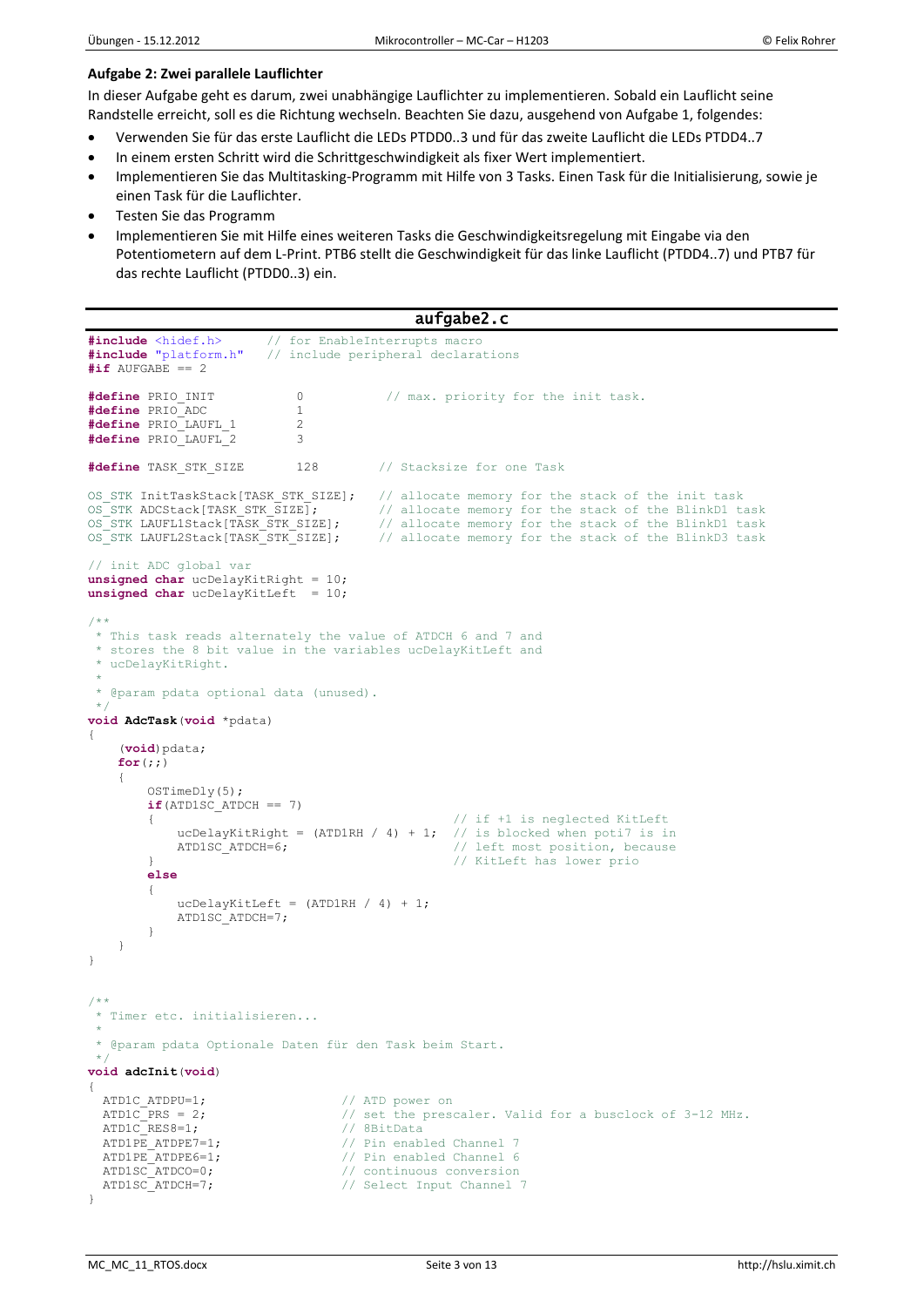```
/**
* Lauflicht PTDD0..3
 *
 * @param pdata optional data (unused).
 \starvoid Lauflicht1(void *pdata)
{
     unsigned char ucBitPos = 1;
    unsigned char ucGoLeft = 1;
     (void)pdata; // prevents compiler warning
     for(;;)
     {
       switch(ucBitPos)
       {
 case 1: PTDD_PTDD0 = 1; break;
 case 2: PTDD_PTDD1 = 1; break;
         case 4: PTDD_PTDD2 = 1; break;
         case 8: PTDD_PTDD3 = 1; break;
 }
       if (ucGoLeft) {
       ucBitPos \lt\lt= 1;
        if (ucBitPos == 8) ucGoLeft = 0;
       } else {
         ucBitPos >>= 1;
      if (ucBitPos == 1) ucGoLeft = 1;
 }
       switch(ucBitPos)
       {
         case 1: PTDD_PTDD0 = 0; break;
        case 2: PTDD_PTDD1 = 0; break;
        case 4: PTDD_PTDD2 = 0; break;
         case 8: PTDD_PTDD3 = 0; break;
       }
      OSTimeDly(ucDelayKitRight); // 50 * 20ms = 1'000ms delay
     }
}
/ * ** Lauflicht PTDD4..8
 *
 * @param pdata optional data (unused).
 */
void Lauflicht2(void *pdata)
{
     unsigned char ucBitPos = 1;
     unsigned char ucGoLeft = 1;
     (void)pdata; // prevents compiler warning
     for(;;)
\left\{\begin{array}{ccc} \end{array}\right\} switch(ucBitPos)
       {
        case 1: PTDD_PTDD4 = 1; break;
 case 2: PTDD_PTDD5 = 1; break;
 case 4: PTDD_PTDD6 = 1; break;
         case 8: PTDD_PTDD7 = 1; break;
 }
       if (ucGoLeft) {
         ucBitPos <<= 1;
        if (ucBitPos == 8) uccOLeft = 0; } else {
       ucBitPos \ \geq 1;if (ucBitPos == 1) uccOLeft = 1; }
       switch(ucBitPos)
\left\{\begin{array}{ccc} \end{array}\right\} case 1: PTDD_PTDD4 = 0; break;
 case 2: PTDD_PTDD5 = 0; break;
         case 4: PTDD_PTDD6 = 0; break;
         case 8: PTDD_PTDD7 = 0; break;
 }
      OSTimeDly(ucDelayKitLeft); // 50 * 20ms = 1'000ms delay
     }
}
```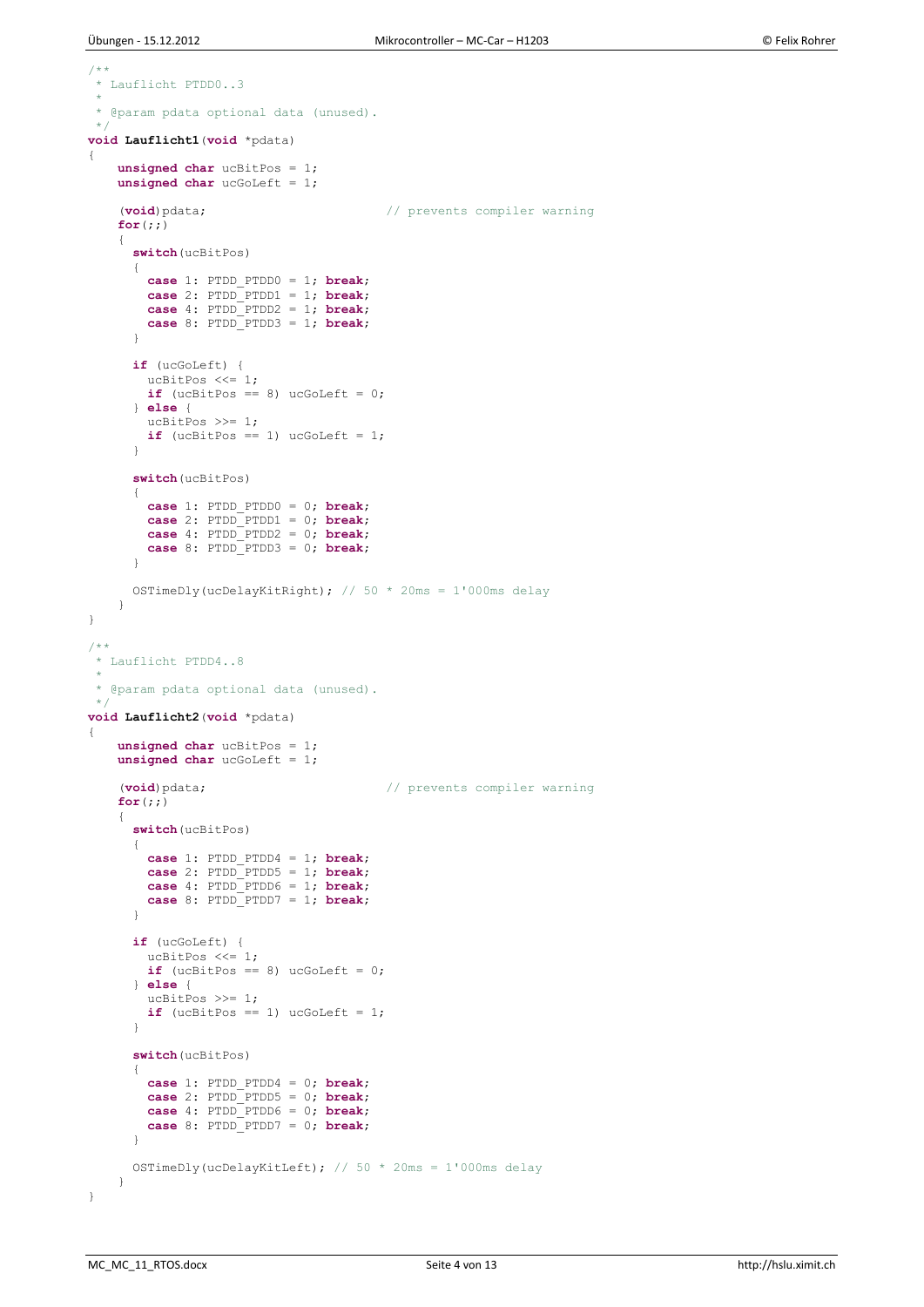```
/**
* Timer etc. initialisieren...
 *
 * @param pdata Optionale Daten für den Task beim Start.
 \Delta \phivoid InitTask(void* pdata)
{
   PTDD = 0xFF; // LED off
    PTDDD = 0xFF; // set Output
   (void)pdata;<br>OSTimerInit();
                                   // start timer (RTI)
   adcInit(); // init ADC
 (void)OSTaskCreate(AdcTask, (void*)0, &ADCStack[TASK_STK_SIZE-1], PRIO_ADC);
 (void)OSTaskCreate(Lauflicht1, (void*)0, &LAUFL1Stack[TASK_STK_SIZE-1], PRIO_LAUFL_1);
 (void)OSTaskCreate(Lauflicht2, (void*)0, &LAUFL2Stack[TASK_STK_SIZE-1], PRIO_LAUFL_2);
     (void)OSTaskDel(OS_PRIO_SELF); // destroy the init task.
}
/**
 * main program
 * 
 * This function has the following tasks:
 * - init system clock
 * - init operating system
 * - create the first (init-) task
 * - start the os
 */
void main(void) 
{
   OSInit(); \frac{1}{2} // initialize the operating system
     // create the init task
     (void)OSTaskCreate(InitTask, (void*)0, &InitTaskStack[TASK_STK_SIZE-1], PRIO_INIT); 
   OSStart(); \sqrt{2} // start the operating system
}
```
**#endif**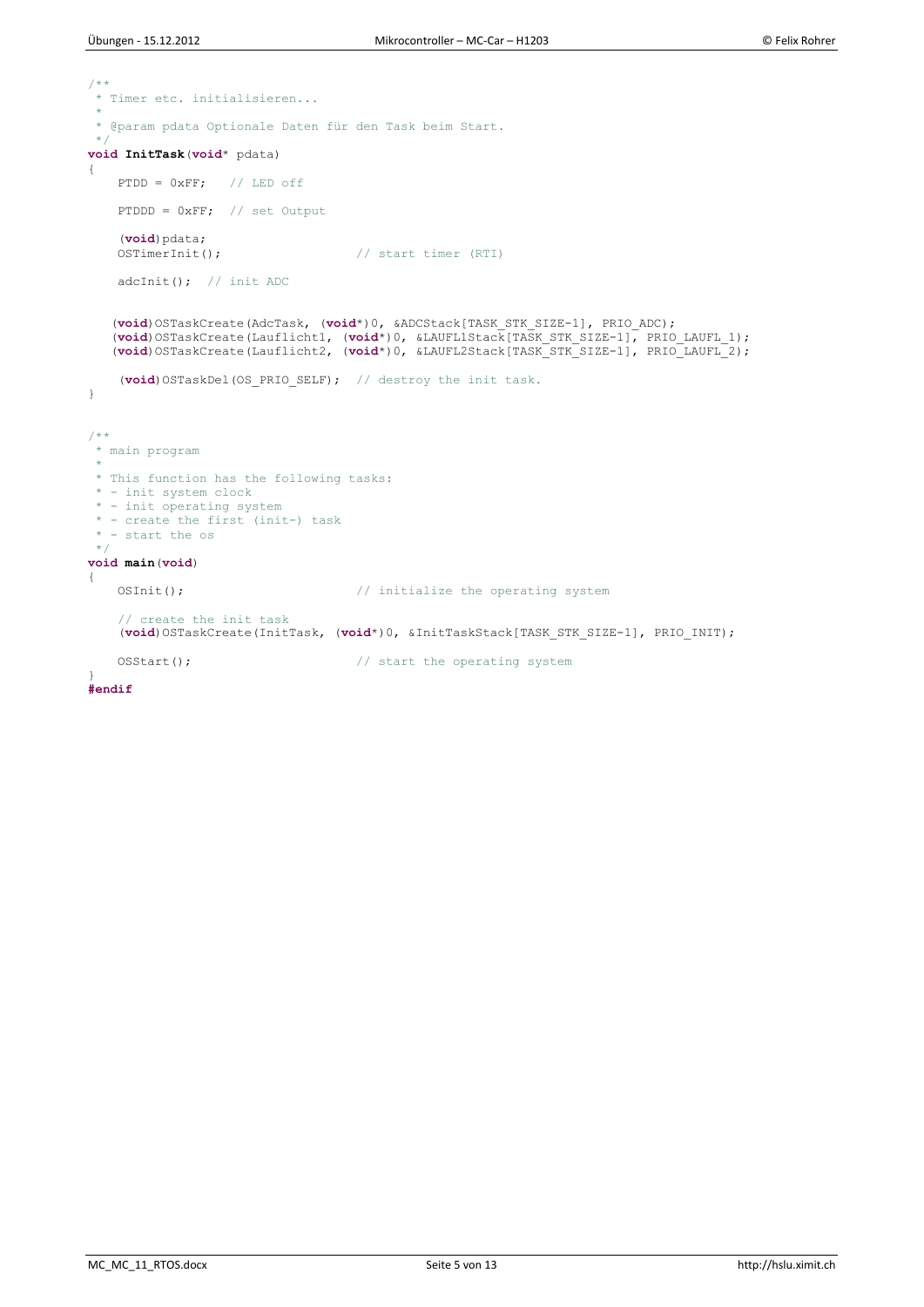### **Aufgabe 3: "Rendezvous" der Lauflichter (Semaphore)**

Die zwei unabhängigen, "parallel" laufenden Tasks aus Aufgabe 2 sollen sich jeweils beim MSB (also bei PTDD7 bzw. PTDD3) synchronisieren. Damit dieses Rendezvous stattfinden kann, muss das schnellere Lauflicht auf das langsamere Lauflicht warten. Realisieren Sie diese Kooperation mit Semaphoren.

Vorgehen:

- Verschaffen Sie sich einen Überblick über die Funktionsweise und den Einsatz von Semaphoren.
- Implementieren Sie das Rendezvous mit Hilfe von Semaphoren und testen es aus.

```
aufgabe3.c 
#include <hidef.h> // for EnableInterrupts macro<br>#include "platform.h" // include peripheral declara
                            // include peripheral declarations
\text{#if AUFGABE} = 3#define PRIO_INIT 0 0 // max. priority for the init task.
#define PRIO_ADC 1 // high priority for the adc task.<br>#define PRIO_KIT_RIGHT 2
#define PRIO_KIT_RIGHT 2
#define PRIO_KIT_LEFT 3
#define TASK_STK_SIZE 128 // Stacksize for one Task
OS_STK InitTaskStack[TASK_STK_SIZE]; // allocate memory for the stack of the init task<br>OS_STK_KitRightStack[TASK_STK_SIZE]; // allocate memory for the stack of the KitRight
                                              // allocate memory for the stack of the KitRight task
OS STK KitLeftStack[TASK STK SIZE]; // allocate memory for the stack of the KitLeft task
OS_STK AdcStack[TASK_STK_SIZE]; // allocate memory for the stack of the ADC task
OS_EVENT *semKitLeft; \begin{array}{ccc} \n\end{array} // Semaphor OS_EVENT *semKitRight; \begin{array}{ccc} \n\end{array} // Semaphor
OS_EVENT *semKitRight;
unsigned char ucDelayKitLeft = 10;
unsigned char ucDelayKitRight = 10;
/**
 * This task reads alternately the value of ATDCH 6 and 7 and
 * stores the 8 bit value in the variables ucDelayKitLeft and 
 * ucDelayKitRight.
 *
 * @param pdata optional data (unused).
 \rightarrowvoid AdcTask(void *pdata)
{
      (void)pdata;
    for (;;) { 
          OSTimeDly(5);
          if(ATD1SC_ATDCH == 7)
\{ucDelayKitRight = (ATDIRH / 4) + 1; ATD1SC_ATDCH=6;
 }
          else
\{ucDelayKitLeft = (ATDIRH / 4) + 1; ATD1SC_ATDCH=7;
 }
     } 
}
```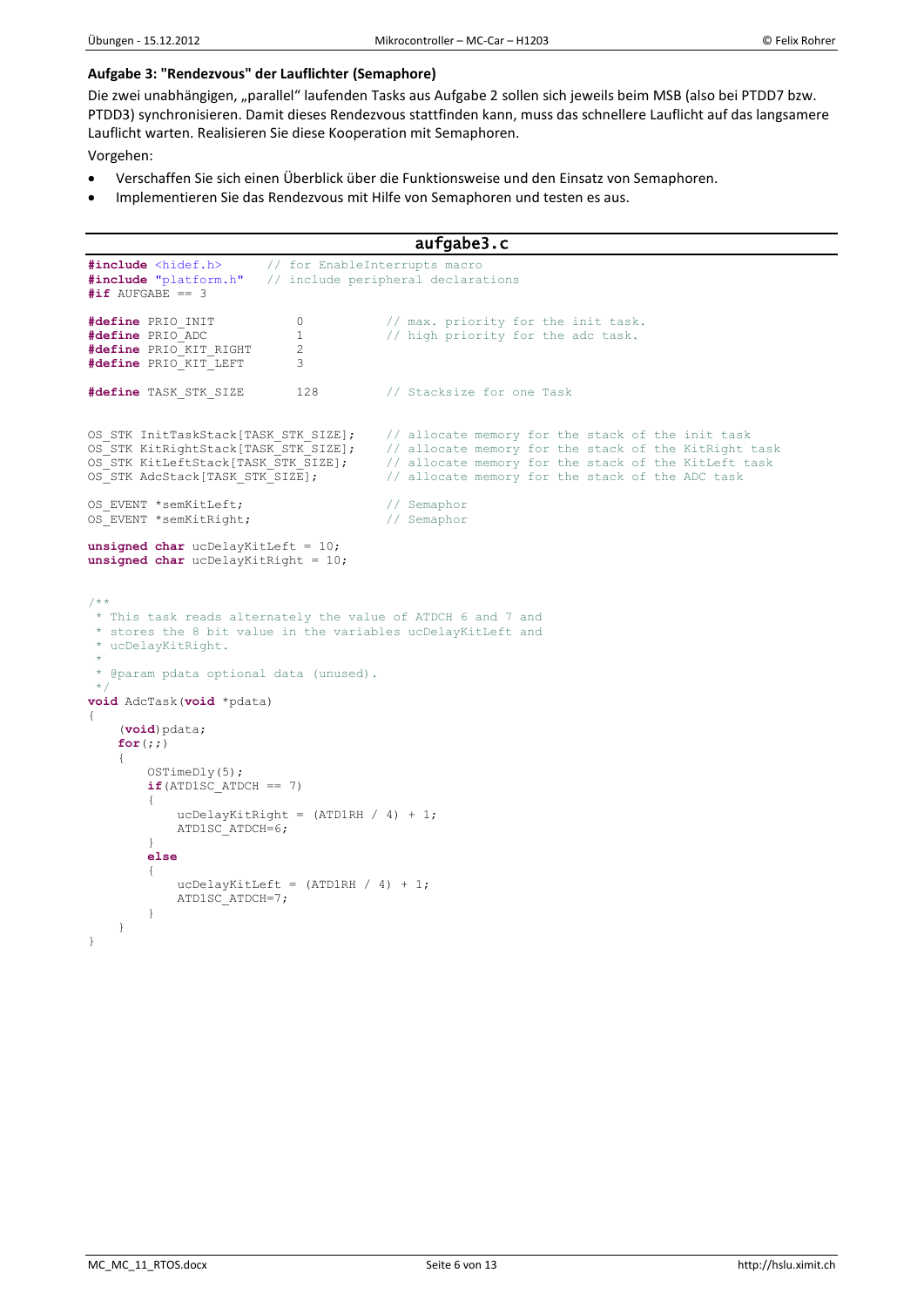```
/**
* Kit Right (bit D0..D3)
*
* @param pdata optional data (unused).
*/
void KitRightTask(void *pdata)
{
 unsigned char ucBitPos = 1;
 unsigned char ucGoLeft = 1;
   unsigned char ucResult;<br>(void) pdata;
                                       // prevents compiler warning
     for (;;)
     {
         switch (ucBitPos)
         {
            case 1: PTDD_PTDD0 = 1; break; 
 case 2: PTDD_PTDD1 = 1; break;
 case 4: PTDD_PTDD2 = 1; break;
 case 8: PTDD_PTDD3 = 1; break;
         }
        if (ucGoLeft)
         {
            ucBitPos <<= 1;
           if (ucBitPos == 8) ucGoLeft = 0;
         }
         else
         {
            ucBitPos >>= 1;
           if (ucBitPos == 1) ucGoLeft = 1;
 }
         switch (ucBitPos)
         {
            case 1: PTDD_PTDD0 = 0; break; 
 case 2: PTDD_PTDD1 = 0; break;
 case 4: PTDD_PTDD2 = 0; break;
            case 8: 
               PTDD PTDD3 = 0;(void)OSSemPost(semKitLeft);
                OSSemPend(semKitRight, 0, &ucResult);
               break;
 } 
       .<br>OSTimeDly(ucDelayKitRight);
    }
}
```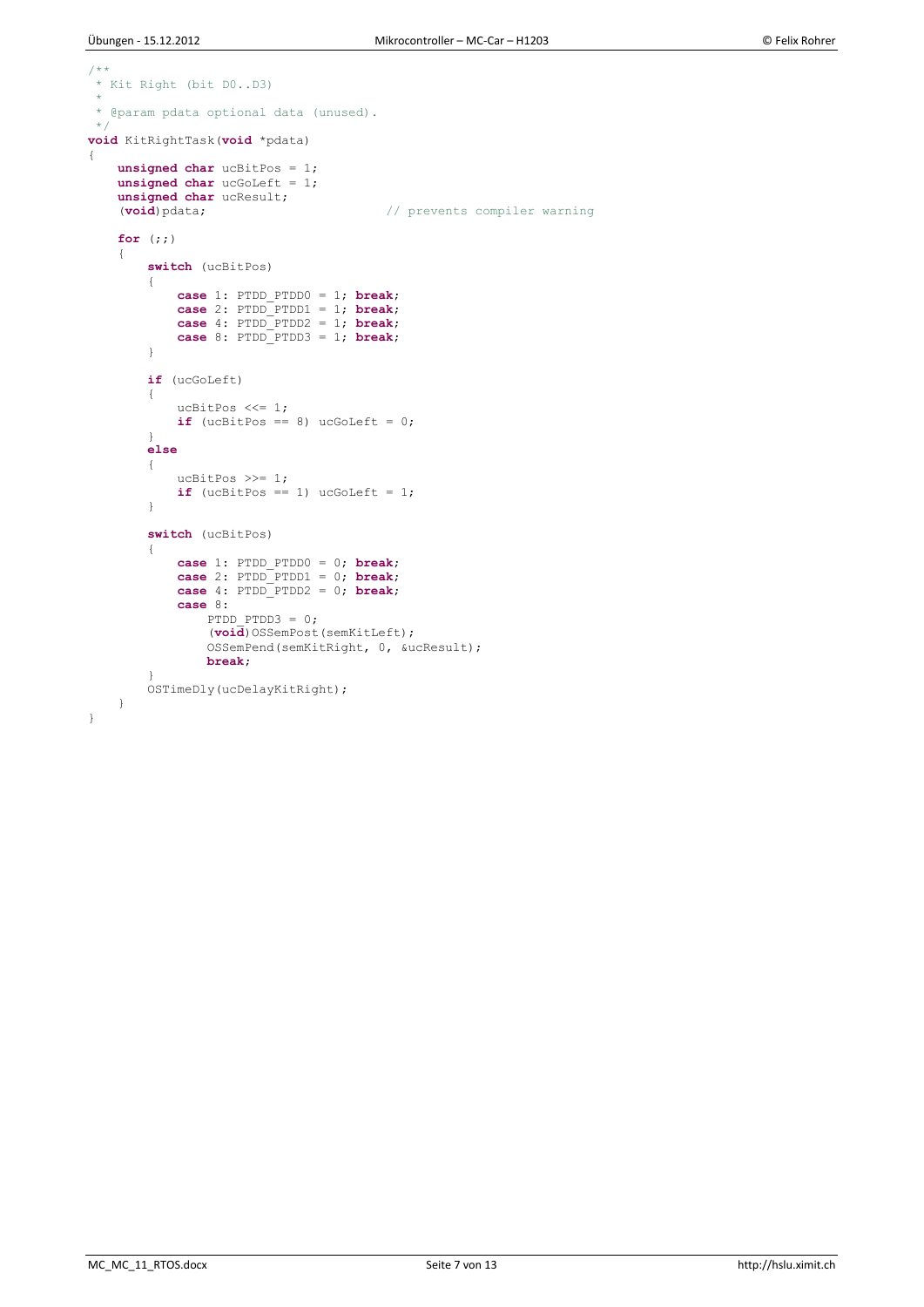```
/**
 * Kit Left (bit D4..D7)
 *
   @param pdata optional data (unused).
 */
void KitLeftTask(void *pdata)
{
     unsigned char ucBitPos = 1;
     unsigned char ucGoLeft = 1;
    unsigned char ucResult;<br>(void) pdata;
                                           (void)pdata; // prevents compiler warning
     for (;;)
     {
         switch (ucBitPos)
         {
             case 1: PTDD_PTDD4 = 1; break; 
             case 2: PTDD_PTDD5 = 1; break;
             case 4: PTDD_PTDD6 = 1; break;
             case 8: PTDD_PTDD7 = 1; break;
         }
         if (ucGoLeft)
\{ ucBitPos <<= 1;
            if (ucBitPos == 8) uccOLeft = 0; }
         else
\{ ucBitPos >>= 1;
            if (ucBitPos == 1) uccOLeft = 1; }
         switch (ucBitPos)
         {
             case 1: PTDD_PTDD4 = 0; break; 
             case 2: PTDD_PTDD5 = 0; break;
             case 4: PTDD_PTDD6 = 0; break;
             case 8: 
                 PTDD PTDD7 = 0;(void)OSSemPost(semKitRight);
                  OSSemPend(semKitLeft, 0, &ucResult);
                break;
 }
         OSTimeDly(ucDelayKitLeft);
     }
} 
/ * ** Timer etc. initialisieren...
 *
 * @param pdata Optionale Daten für den Task beim Start.
 */
void InitTask(void* pdata)
{
    (void)pdata;<br>OSTimerInit();
                                      // start timer (RTI)
    PTDD = 0xFF;<br>
PTDD = 0xFF;<br>
PTDDD = 0xFF;<br>
// configure Port D as out;
                                      // configure Port D as output
   ATD1C_PRS = 2; \frac{1}{2} // set the prescaler. Valid for a busclock of 3-12 MHz.<br>ATD1C_ATDPU=1; \frac{1}{2} // ATD power on
ATD1C ATDPU=1; \frac{1}{1} // ATD power on
ATD1C_RES8=1; // 8BitData
    ATD1PE ATDPE7=1; \sqrt{p} Pin enabled Channel 7
    ATD1PE_ATDPE6=1;<br>ATD1SC_ATDCO=0;<br>// continuous conversion
                                      // continuous conversion
   ATD1SC_ATDCH=7; \frac{1}{2} // Select Input Channel 7
    semKitLeft=OSSemCreate(0);
    semKitRight=OSSemCreate(0);
     (void)OSTaskCreate(AdcTask, (void*)0, &AdcStack[TASK_STK_SIZE-1], PRIO_ADC);
     (void)OSTaskCreate(KitRightTask, (void*)0, &KitRightStack[TASK_STK_SIZE-1], PRIO_KIT_RIGHT);
     (void)OSTaskCreate(KitLeftTask, (void*)0, &KitLeftStack[TASK_STK_SIZE-1], PRIO_KIT_LEFT);
     (void)OSTaskDel(OS_PRIO_SELF); // destroy the init task.
}
```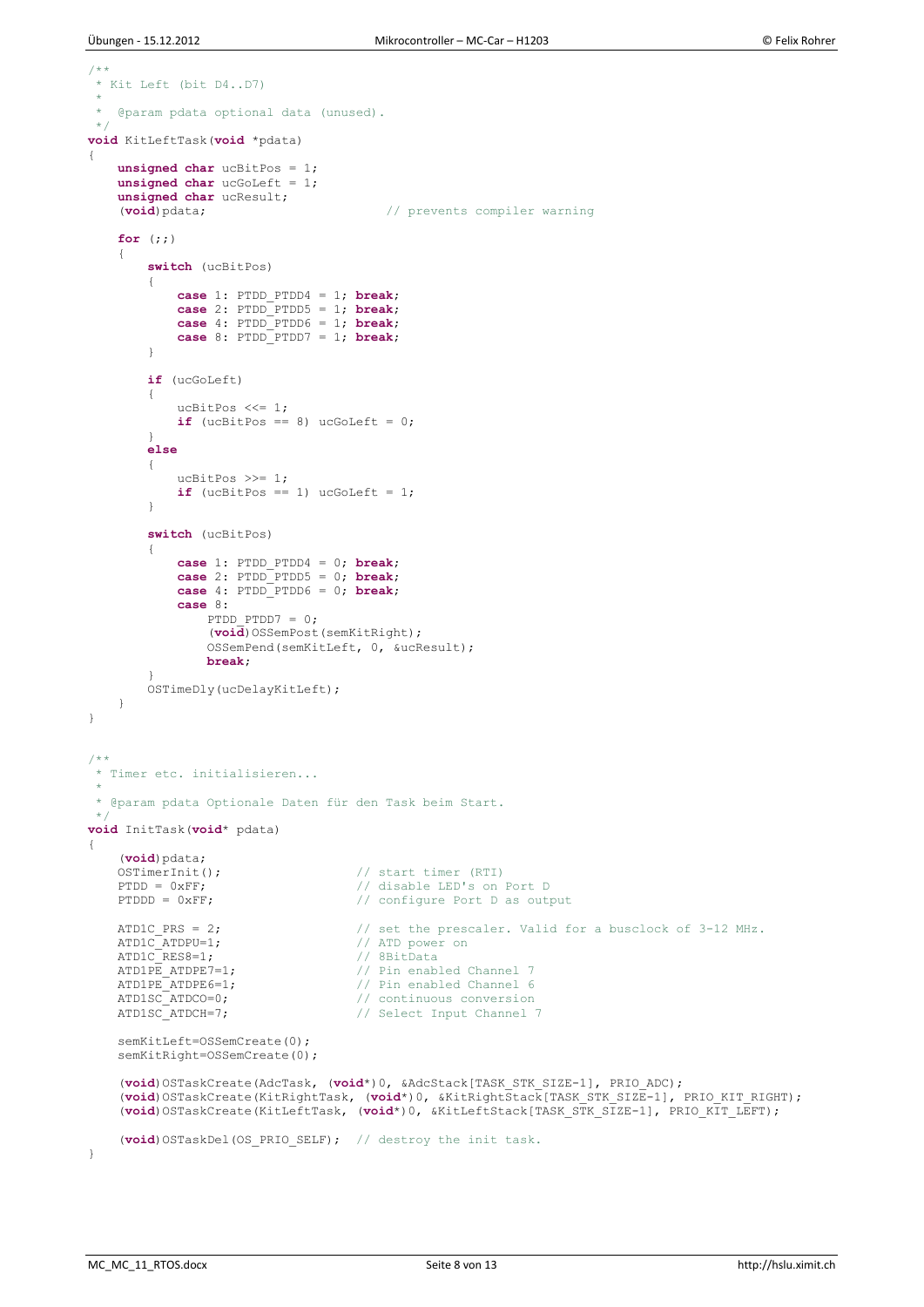```
/**
* main program
* 
* This function has the following tasks:
 * - init system clock
 * - init operating system
 * - create the first (init-) task
 * - start the os
 */
void main(void) 
{
   OSInit(); \sqrt{ } // initialize the operating system
    // create the init task
   (void)OSTaskCreate(InitTask, (void*)0, &InitTaskStack[TASK_STK_SIZE-1], PRIO_INIT);
   OSStart(); \sqrt{2} // start the operating system
}
#endif
```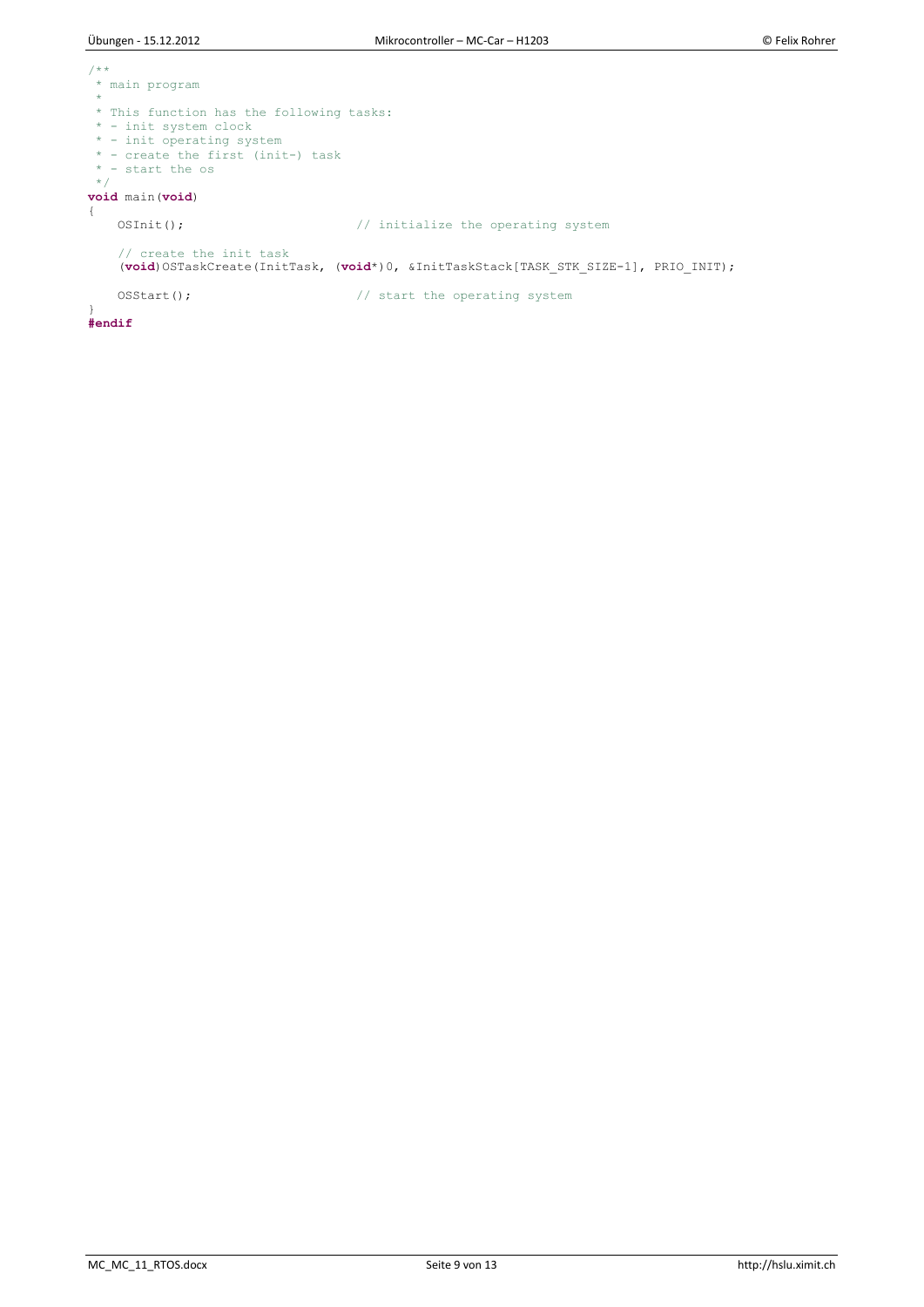### **Aufgabe 4: " Producer-Consumer" der Lauflichter**

In dieser Aufgabe soll nun das linke Lauflicht zum Producer und das rechte Lauflicht zum Consumer werden: Der Producer produziert Daten, d.h. bei jedem Schritt gibt er die Werte der Portbits PTDD4..7 zur Verarbeitung an den Consumer weiter. Die Daten werden über eine Queue, die maximal 4 Messages aufnehmen kann, an den Consumer-Task übermittelt. Der Consumer liest die Daten aus der Queue und zeigt sie an den Portbits PTD0..3 an. Falls keine Daten in der Queue vorhanden sind, so wartet der Consumer-Task bis dies der Fall ist. Falls die Queue voll ist, wartet der Producer-Task, bis wieder Platz für mindestens eine Message vorhanden ist.

Ein fünfter Task "ShowMailStore" zeigt den Füllgrad der Queue in Form einer Balkenanzeige am Port F an. Der dazu benötigte Code steht nachfolgend zur Verfügung:

```
/**
* Shows the level (0..4) at port F as a bar graph
 *
 * @param pdata optional data (unused).
 */
void ShowMsgQueue(void *pdata)
{
     INT8U count;
     OS_Q_DATA tempData;
     (void)pdata; // prevents compiler warning
    PTFDD = 0x0F; for(;;)
     {
         (void)OSQQuery(msgQueue, &tempData);
        count = (INT8U) tempData.OSNMsgs;PTFD = (0x0f \ll count); OSTimeDly(4);
     }
}
```
Implementieren Sie das Producer-Consumer Problem und fügen Sie den fünften Task "ShowMailStore" hinzu.

Anmerkung: Normalerweise wird bei der Queue nur ein Pointer auf die eigentliche Message übermittelt. In unserem Fall verwenden wir diesen 16-Bit Speicherplatz direkt als Datenwert und verwenden ihn nicht als Pointer. Im uCOS-II Handbuch steht dazu:

*A message queue (or simply a queue) is a mC/OS-II object that allows a task or an ISR to send pointer size variables to another task. Each pointer would typically be initialized to point to some application specific data structure containing a ' message'.*

```
aufgabe4.c 
#include <hidef.h> // for EnableInterrupts macro<br>#include "platform.h" // include peripheral declara
                        // include peripheral declarations
\text{#if AUFGABE} = 4#define PRIO_INIT 0 // max. priority for the init task.
#define PRIO ADC 1 // high priority for the adc task.
#define PRIO_PRODUCER 2
#define PRIO_CONSUMER 3
#define PRIO_QUEUE_STATUS 4
#define TASK_STK_SIZE 128 // Stacksize for one Task
#define MSG QUEUE SIZE 4 // Size of the Message Queue
OS STK InitTaskStack[TASK STK SIZE]; // allocate memory for the stack of the init task
OS_STK ConsumerStack[TASK_STK_SIZE]; // allocate memory for the stack of the consumer task
OS STK ProducerStack[TASK STK SIZE]; // allocate memory for the stack of the producer task
OS STK AdcStack[TASK STK SIZE]; // allocate memory for the stack of the ADC task
OS STK ShowMailStoreStack[TASK STK SIZE];// allocate memory for the stack of the ShowMailQueue task
OS_EVENT *msgQueue;<br>
void *daten[MSG OUEUE SIZE];<br>
// memory for th
                                       // memory for the message queue
unsigned char ucDelayProducer = 10;
unsigned char ucDelayConsumer = 10;
/ \star \star* This task reads alternately the value of ATDCH 6 and 7 and
 * stores the 8 bit value in the variables ucDelayProducer and 
 * ucDelayConsumer.
 *
```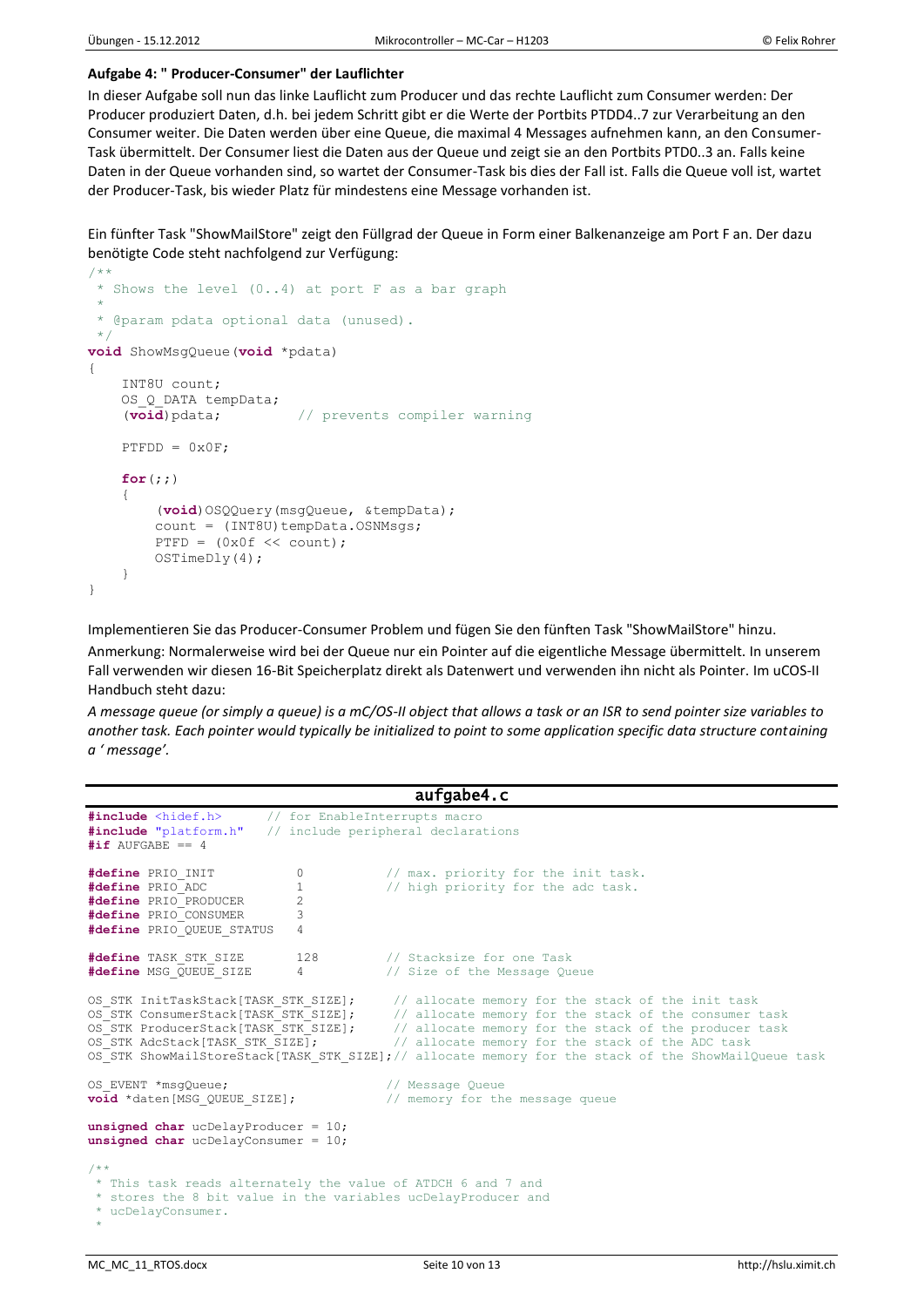```
@param pdata optional data (unused).
 \ddot{\phantom{0}}void AdcTask(void *pdata)
{
     (void)pdata;
     for(;;)
\left\{ \begin{array}{c} \end{array} \right. OSTimeDly(5);
        if(ATD1SC ATDCH == 7) {
            ucDelayConsumer = (ATDIRH / 4) + 1; ATD1SC_ATDCH=6;
 }
         else
\overline{\mathcal{L}}ucDelayProducer = (ATDIRH / 4) + 1; ATD1SC_ATDCH=7;
 }
     } 
}
/**
 * Consumer (bit D0..D3)
 *
 * @param pdata optional data (unused).
 \starvoid ConsumerTask(void *pdata)
{
     unsigned char ucResult;
     unsigned char ucMessage;
                                           (void)pdata; // prevents compiler warning
     for (;;)
     {
         ucMessage = (unsigned char)OSQPend(msgQueue, 0, &ucResult);
         OS_ENTER_CRITICAL();
        PTDD = (PTDD & OxF0) | ucMessage;
        OS EXIT CRITICAL();
        (void)OSTaskResume(PRIO_PRODUCER);
         OSTimeDly(ucDelayConsumer);
     }
}
/ \star \star* Producer (bit D4..D7)
 *
   @param pdata optional data (unused).
 */
void ProducerTask(void *pdata)
{
     unsigned char ucBitPos = 1;
     unsigned char ucGoLeft = 1;
    unsigned char ucResult;<br>(void) pdata;
                                          // prevents compiler warning
     for (;;)
     {
         switch (ucBitPos)
\overline{\mathcal{L}} case 1: PTDD_PTDD4 = 1; break;
 case 2: PTDD_PTDD5 = 1; break;
 case 4: PTDD_PTDD6 = 1; break;
 case 8: PTDD_PTDD7 = 1; break;
 }
         if (ucGoLeft)
\overline{\mathcal{L}} ucBitPos <<= 1;
if (ucBitPos == 8) uCGOLEf<sub>t</sub> = 0; }
         else
         {
 ucBitPos >>= 1;
if (ucBitPos == 1) uccOLeft = 1; }
```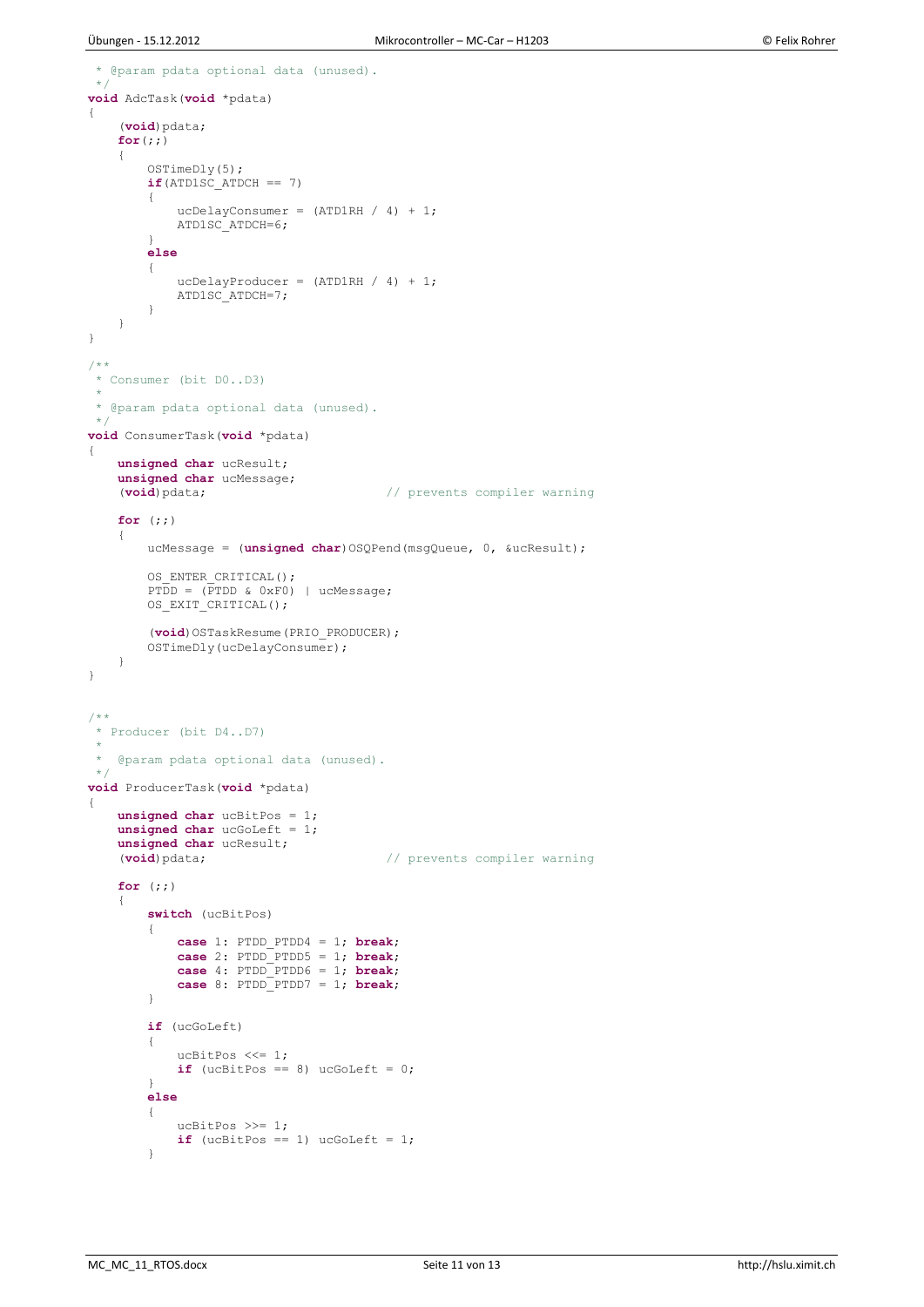```
 switch (ucBitPos)
\{ case 1: PTDD_PTDD4 = 0; break; 
              case 2: PTDD_PTDD5 = 0; break;
              case 4: PTDD_PTDD6 = 0; break;
              case 8: PTDD_PTDD7 = 0; break;
 }
         do
\overline{\mathcal{L}} // save the message into the queue
              ucResult = OSQPost(msgQueue, (void *)(PTDD >> 4) );
              // Suspend the Task, if there is no space in the queue
              if (ucResult == OS_Q_FULL) OSTaskSuspend(OS_PRIO_SELF);
 }
        while (ucResult != OS_NO_ERR); // repeat until there is no error.
         OSTimeDly(ucDelayProducer);
     }
} 
/**
 * Shows the level (0..4) at port F as a bar graph
 *
 * @param pdata optional data (unused).
 \star.
void ShowMsgQueue(void *pdata)
{
     INT8U count;
    OS_Q_DATA tempData;<br>(void)pdata;
                                           // prevents compiler warning
    PTFDD = 0x0F; for(;;)
     {
          (void)OSQQuery(msgQueue, &tempData);
count = (INT8U)tempData.OSNMsgs;
PTFD = (0x0f \ll count); OSTimeDly(4);
     }
}
/ \star \star* Timer etc. initialisieren...
 *
 * @param pdata Optionale Daten für den Task beim Start.
 */
void InitTask(void* pdata)
{
     (void)pdata;
    OSTimerInit(); \frac{1}{2} // start timer (RTI)
    PTDD = 0xF;<br>
PTDDD = 0xF;<br>
PTDDD = 0xF;<br>
\frac{1}{2} // configure Port D as out
                                       // configure Port D as output
    ATD1C ATDPU=1; \frac{1}{2} // ATD power on
    ATD1C_PRS = 2; \frac{1}{2} // set the prescaler. Valid for a busclock of 3-12 MHz.<br>ATD1C_RES8=1; \frac{1}{2} // 8BitData
    ATD1C<sub>—</sub>RES8=1;<br>ATD1PE ATDPE7=1;ATD1PE_ATDPE7=1;<br>ATD1PE_ATDPE6=1;<br>// Pin enabled Channel 6
    ATD1PE_ATDPE6=1;<br>ATD1SC ATDCO=1; \frac{1}{\sqrt{2}} continuous conversion
                                       // continuous conversion
    ATD1SC ATDCH=7; \frac{1}{2} // Select Input Channel 7
     msgQueue = OSQCreate(daten, MSG_QUEUE_SIZE);
     (void)OSTaskCreate(AdcTask, (void*)0, &AdcStack[TASK_STK_SIZE-1], PRIO_ADC);
     (void)OSTaskCreate(ConsumerTask, (void*)0, &ConsumerStack[TASK_STK_SIZE-1], PRIO_CONSUMER);
 (void)OSTaskCreate(ProducerTask, (void*)0, &ProducerStack[TASK_STK_SIZE-1], PRIO_PRODUCER);
 (void)OSTaskCreate(ShowMsgQueue, (void*)0, &ShowMailStoreStack[TASK_STK_SIZE-1], 
PRIO_QUEUE_STATUS); 
    (void)OSTaskDel(OS_PRIO_SELF); // destroy the init task.
}
```